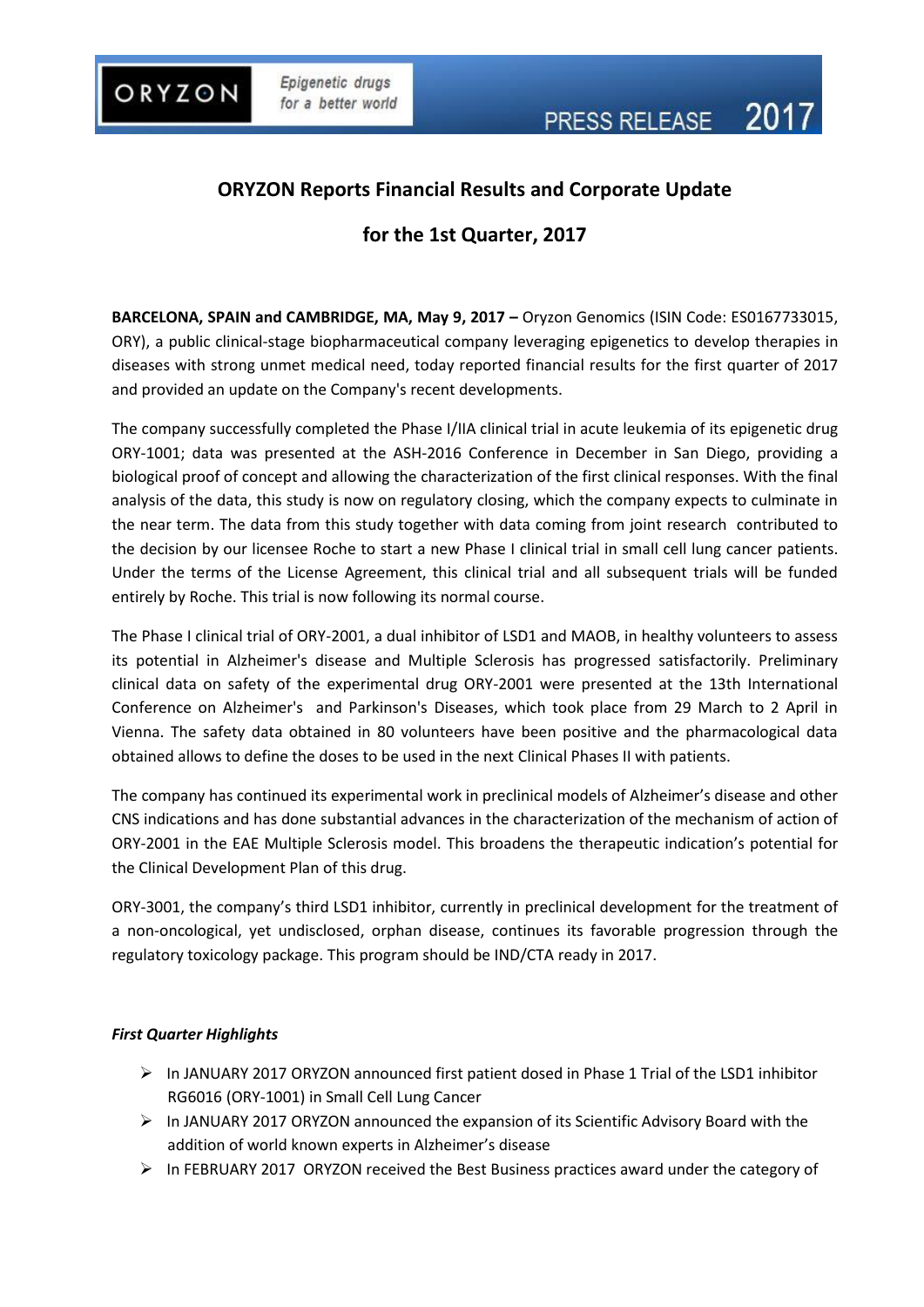Innovation

ORYZON

 $\triangleright$  In FEBRUARY 2017 ORYZON presented new preclinical data of ORY-2001 therapeutic activity in Multiple Sclerosis at ACTRIMS-2017

PRESS RELEASE 2017

 $\triangleright$  In MARCH 2017 ORYZON announced it had raised  $\epsilon$ 18.2 Million through a private placement [with US and European Investors](https://www.oryzon.com/en/news/oryzon-receives-new-08-m-usd-public-grant-explore-new-indications-epigenetic-inhibitors)

#### *Financial Update: First Quarter 2017 Financial Results*

Collaboration revenue was \$0.02 million for the last 3 months ended March 31, 2017 and \$0.34 million for the last 3 months ended March 31, 2016. The 1st quarter 2017 revenues are the last accrual of the Roche license 2015 milestone.

Research and development (R&D) expenses established themselves at \$1.6 million for the last 3 months ended March 31, 2017 compared to the \$1.1 million for the last 3 months ended March 31, 2016. The \$0.5 million increase was driven primarily by accelerated R&D efforts in the ORY-2001 program.

General and administrative expenses were \$1.0 million for the last 3 months ended March 31, 2017 and \$1.3 million for the last 3 months ended March 31, 2016. This decrease is primarily due to the fact that during the first quarter of 2016 the company incurred in specific expenses related with the activities to list the company in the Spanish stock market.

Net loss for the last 3 months ended March 31, 2017 was -\$1.4 million (-\$0.05 per share) compared to a net loss of -\$0.8 million for the last 3 months ended March 31, 2016 (-\$0.03 per share).

Cash, cash equivalents and marketable securities totaled \$29.8 million as of March 31, 2017, compared to \$33.0 million as of March 31, 2016.

After the 1st quarter 2017 closing, the Company completed a capital increase of 5,693,565 new common shares, with gross proceeds of approximately €18.2 million. This represents the maximum capital increase the company could undertake under the current approved resolutions of its General Assembly. The shares were sold at a price of  $\epsilon$ 3.20 per share. The majority of the funds were raised from international investors, reinforcing and diversifying the Company's shareholder base.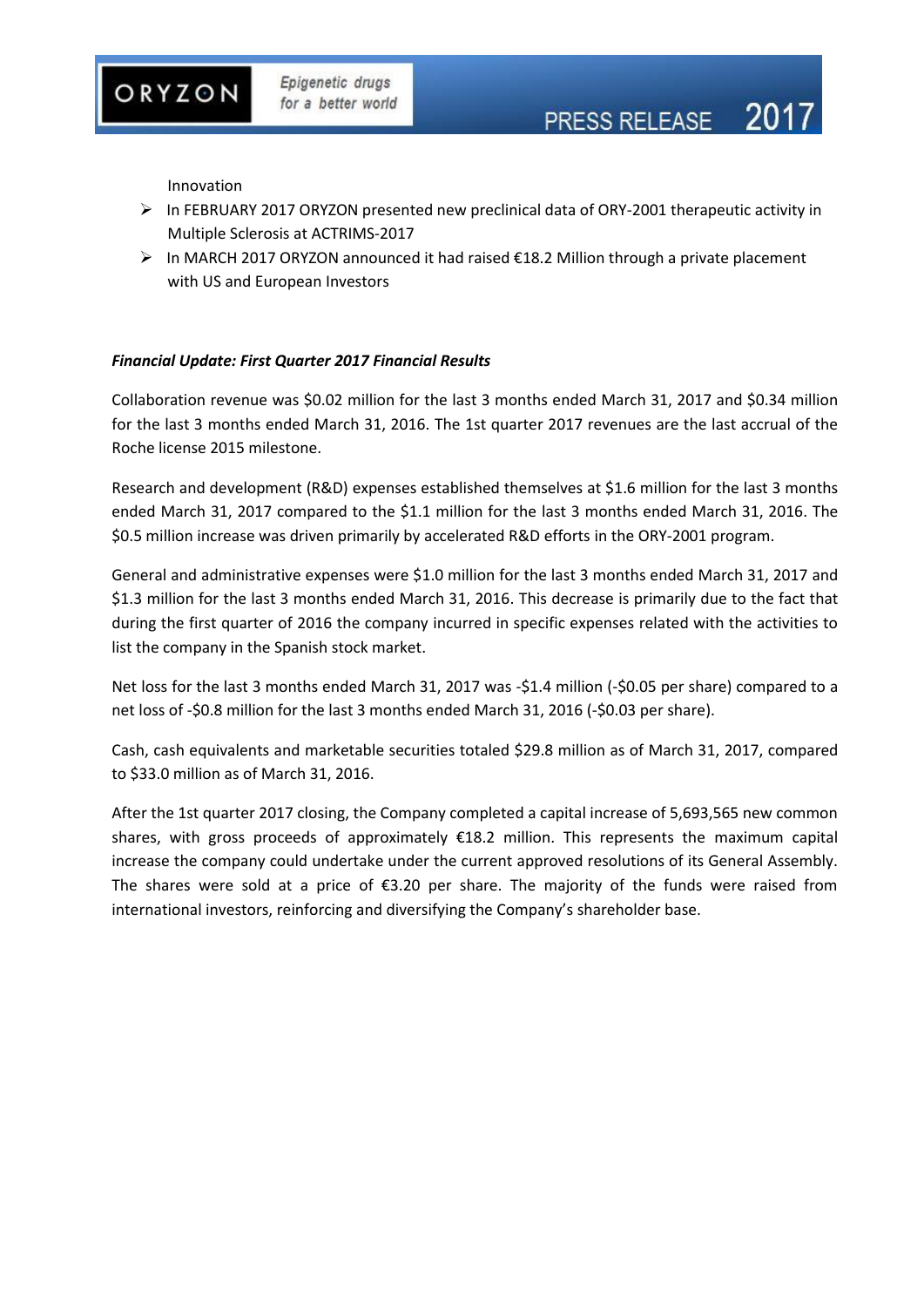|                                   | March 31st,<br>2017 | March 31st,<br>2016 |
|-----------------------------------|---------------------|---------------------|
| Cash and cash equivalents         | 22.612              | 27.038              |
| Marquetable securities            | 7.207               | 5.968               |
| <b>Total Assets</b>               | 55.971              | 56.620              |
|                                   |                     |                     |
| Deferred revenue                  | O                   | 286                 |
| <b>Total Stockholders' equity</b> | 22.983              | 31.723              |

#### **ORYZON GENOMICS SA**

## **STATEMENTS OF OPERATIONS (UNAUDITED)** (US \$, amounts in thousands except per share data)

|                                                                                             | <b>Three Months Ended</b><br>March 31, |                |
|---------------------------------------------------------------------------------------------|----------------------------------------|----------------|
|                                                                                             | 2017                                   | 2016           |
| <b>Collaboration Revenue</b>                                                                | 18                                     | 343            |
| <b>Operating expenses:</b><br><b>Research and Development</b><br>General and administrative | 1.564<br>967                           | 1.138<br>1.274 |
| <b>Total operating expenses</b>                                                             | 2.531                                  | 2.412          |
| Loss from Operations                                                                        | $-2.513$                               | $-2.069$       |
| Other income, net                                                                           | 1.509                                  | 1.320          |
| <b>Net Loss</b>                                                                             | $-1.004$                               | -749           |
| <b>Net Financial &amp; Tax</b>                                                              | -374                                   | -75            |
| Net Result                                                                                  | $-1.378$                               | -824           |

### Loss per share allocable to common stockholders:

| <b>Basic</b>   | $-0.05$ | -റ റ" |
|----------------|---------|-------|
| <b>Diluted</b> | $-0.05$ | -0.07 |

## Weighted average Shares outstanding

| <b>Basic</b>   | 27.728.838 | 27.478.932 |
|----------------|------------|------------|
| <b>Diluted</b> | 27.728.838 | 27.478.932 |

# ORYZON

Epigenetic drugs

for a better world